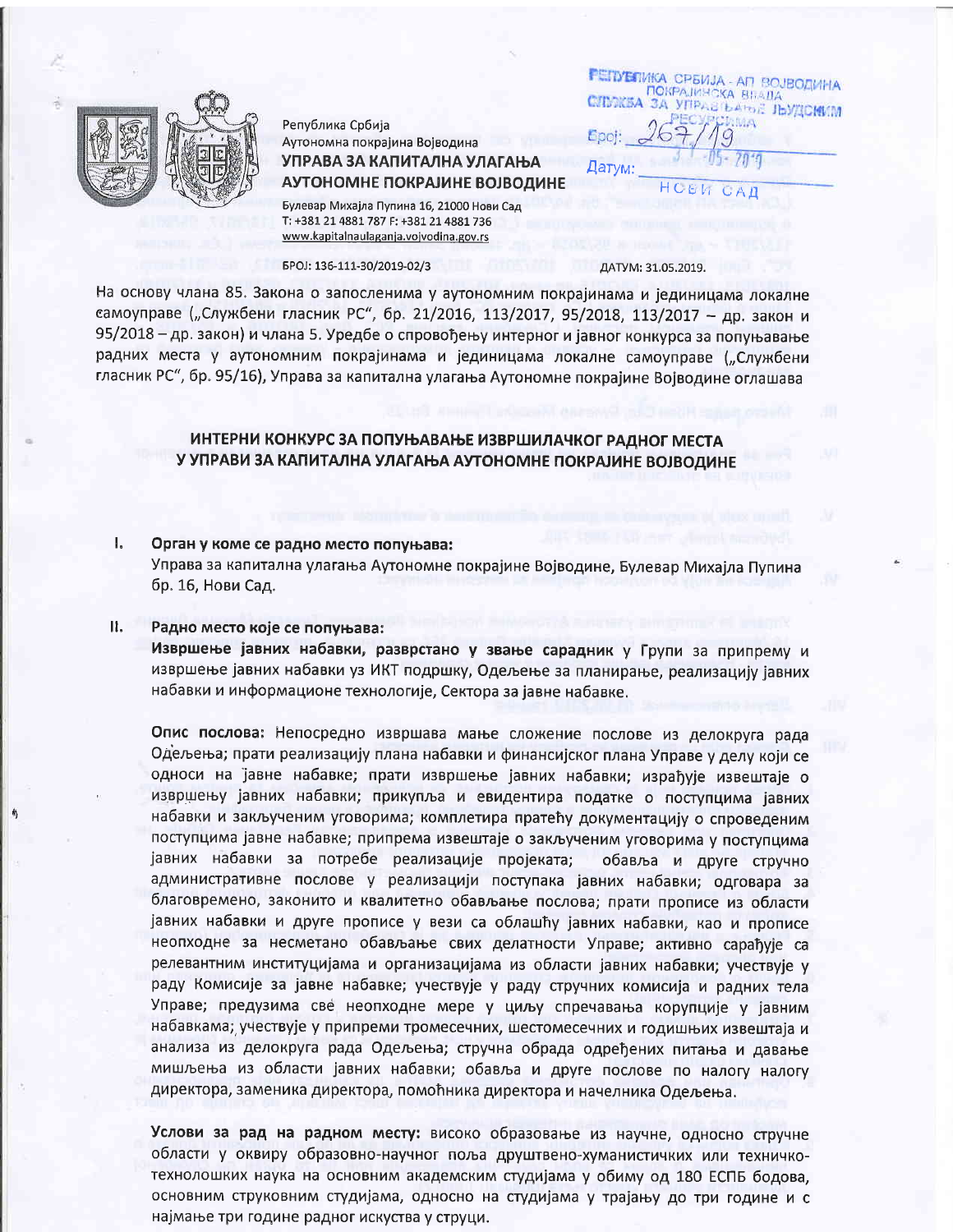У изборном поступку проверавају се: познавање области из делокруга Управе за капитална улагања АП Војводине и стручно знање из области рада на радном месту: Одлука о образовању Управе за капитална улагања Аутономне покрајине Војводине ("Сл. лист АП Војводине", бр. 54/2014); Закон о запосленима у Аутономним покрајинама и јединицама локалне самоуправе ("Сл. гласник РС", бр. 21/2016, 113/2017, 95/2018, 113/2017 - др. закон и 95/2018 - др. закон); Закон о буџетском систему ("Сл. гласник РС", број 54/2009, 73/2010, 101/2010, 101/2011, 93/2012, 63/2013, 63/2013-испр. 108/2013, 142/2014, 68/2015-др.закон, 103/2015, 99/2016, 113/2017, 95/2018 и 31/2019); Закон о јавним набавкама ("Сл. гласник РС", број 124/2012, 14/2015 и 68/2015) и Закон о општем управном поступку ("Службени гласник РС", број 18/2016 и 95/2018 аутентично тумачење) - усмено и вештина комуникације - усмено, кроз разговор са кандидатом.

- $III.$ Место рада: Нови Сад, Булевар Михајла Пупина бр. 25.
- IV. Рок за подношење пријаве на јавни конкурс је 8 дана од дана оглашавања интерног конкурса на огласној табли.
- V. Лице које је задужено за давање обавештења о интерном конкурсу: Љубиша Јарић, тел: 021 4881 769.
- VI. Адреса на коју се подноси пријава за интерни конкурс:

Управа за капитална улагања Аутономне покрајине Војводине, Булевар Михајла Пупина 16 / фактичка адреса Булевар Михајла Пупина 25/, са назнаком "интерни конкурс: радно место - Извршење јавних набавки у звању сарадник".

#### VII. Датум оглашавања: 03.06.2019. године

### VIII. Докази који се прилажу уз пријаву на интерни конкурс:

- 1. Поред пријаве која је својеручно потписана, са наведеном адресом за пријем поште, адресом електронске поште и бројем телефона, прилаже се радна биографија;
- 2. Оригинал или оверена фотокопија Уверења о држављанству Републике Србије, не старије од шест месеци од дана оглашавања интерног конкурса;
- 3. Фотокопија личне карте, односно испис очитане биометријске личне карте;
- 4. Доказ о стручној спреми према условима (оригинал или оверена фотокопија дипломе којом се потврђује стручна спрема);
- 5. Решење о распоређивању, односно решење да је службеник нераспоређен (оригинал или оверена фотокопија);
- 6. Доказ о положеном државном стручном испиту (уколико га је положио, оригинал или оверена фотокопија);
- 7. Фотокопија доказа о најмање три година радног искуства у струци (потврда, решење, уговори и други акти којима се доказује у ком периоду и са којом стручном спремом је стечено радно искуство);
- 8. Оригинал или оверена фотокопија уверења МУП-а да кандидат није правноснажно осуђиван на безусловну казну затвора од најмање шест месеци, не старије од шест месеци од дана оглашавања интерног конкурса;
- 9. Изјава којом се учесник интерног конкурса опредељује да ли ће сам прибавити доказе о чињеницама о којим се води службена евиденција или ће то орган по службеној дужнности учинити уместо њега (образац 1 или 2).